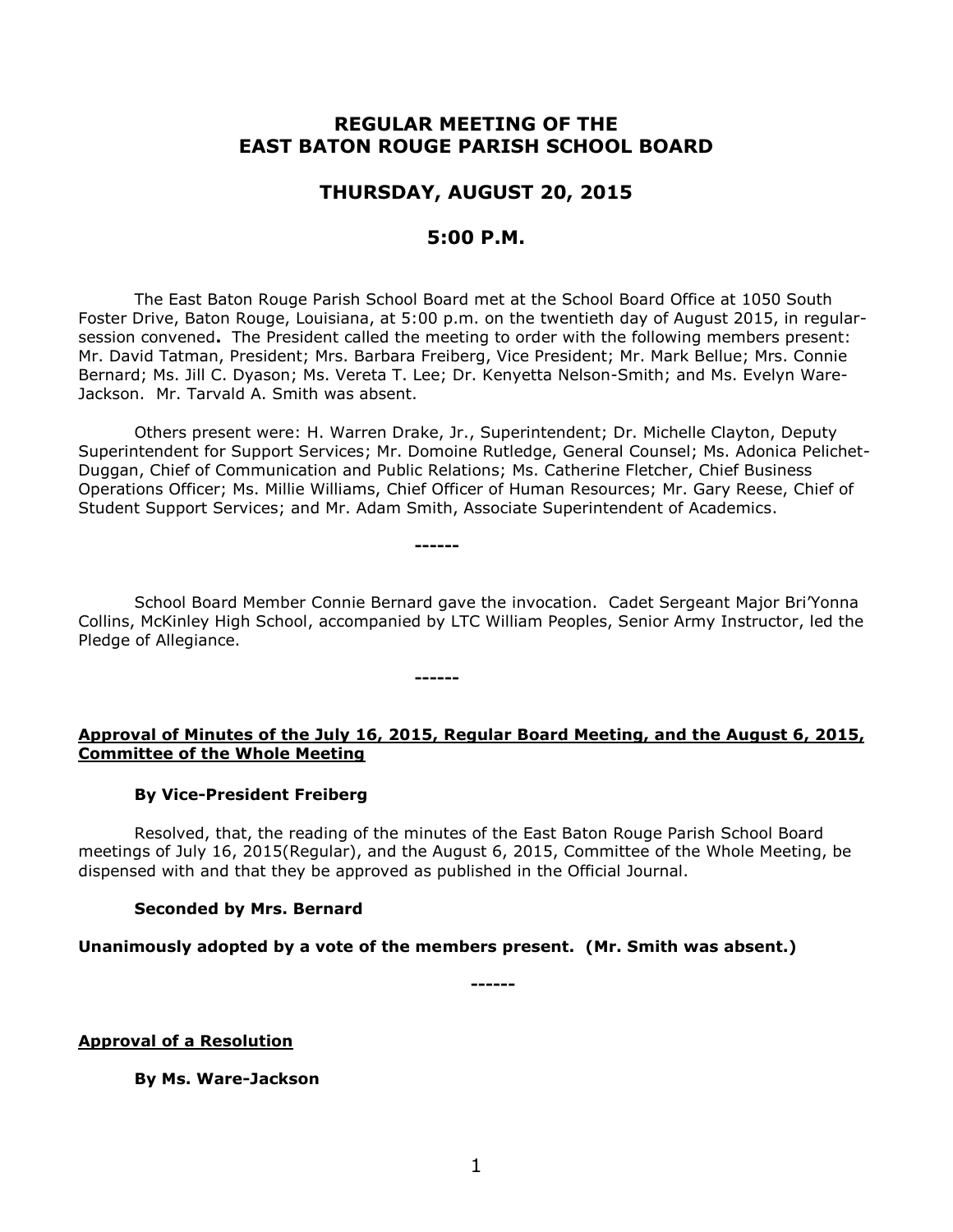Resolved, that, the East Baton Rouge Parish School Board does hereby approve a Resolution proclaiming September 13-19, 2015, as "Arts in Education Week."

## **Seconded by Ms. Dyason**

**Unanimously adopted by a vote of the members present. (Mr. Smith was absent.)**

**------**

# **Approval of Consent Agenda Items**

### **By Mr. Bellue**

Resolved, that, the East Baton Rouge Parish School Board does hereby approve the Consent Agenda items.

**------**

### **Seconded by Mrs. Bernard**

**Unanimously adopted by a vote of the members present. (Mr. Smith was absent.)**

*The following items were approved as part of the Consent Agenda:*

# **Items approved by the Committee of the Whole for recommendation to the Board:**

**------**

Approval of the Project Lead the Way Grant in the amount of \$20,000.00 for the implementation of a PLTW engineering program at Capitol Middle School.

Acceptance of the Farm to Family Consumer Science Grant with its Seed Change Initiative for the East Baton Rouge Parish School Board in the amount of \$5,000.00 for Park Forest Middle School and teacher, Margo Williams.

Acceptance of the Farm to Forever – Sustaining F2S Programs Grant for the East Baton Rouge Parish School Board with its Seed Change Initiative in the amount of \$5,000.00: a) Baton Rouge Foreign Language Immersion Magnet (BR FLAIM) (\$2,500.00), and b) The Dufrocq School (\$2,500.00), to sustain experiential learning activities in conjunction with school gardens.

Acceptance of the Kelly Gene Cook, Sr. Charitable Foundation, Inc., Deborah Rochelle Teacher Grant for the East Baton Rouge Parish School Board in the amount of \$14,290.00 to fund instructional, research-based projects providing direct instruction to students and to teachers at the following schools: a) Crestworth Elementary - Kacey Jackson (\$2,185.00); b) Scotlandville Magnet High -Lisa Nichols (\$3,500.00); c) Shenandoah Elementary – Erica Garrison (\$1,810.00) and Kathrin McGregor (3,300); and d) Westdale Heights Academic Magnet – Ellen Rayner (\$3,495.00).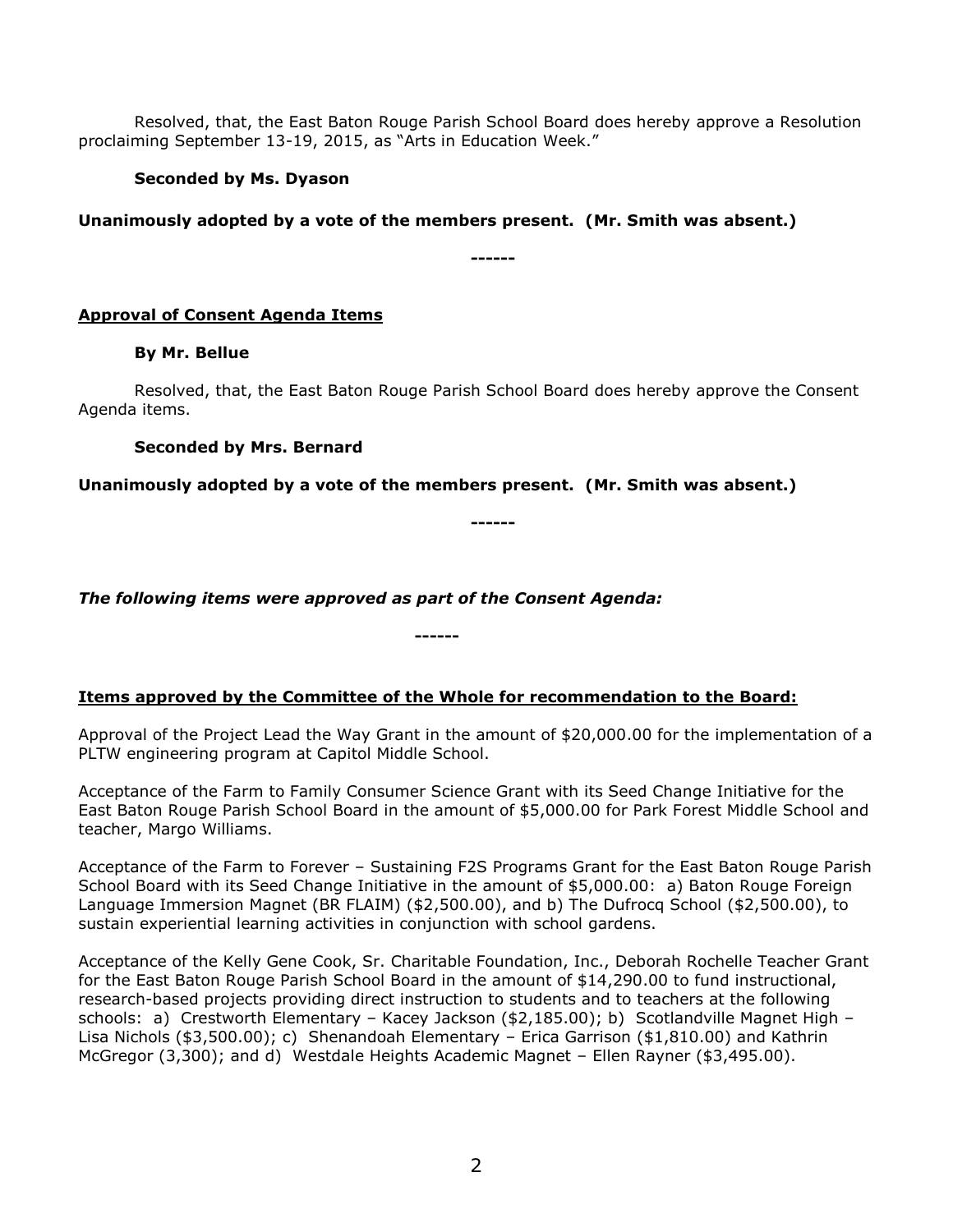Approval to renew a professional services contract between the East Baton Rouge Parish School Board and Soliant Health in the amount of \$75,000.00 to provide audiological testing services to eligible students with disabilities. (Funding Source: General Fund).

Approval to renew the district's 2015-2016 membership with the Louisiana Resource Center for Educators in the amount of \$26,950.00. (Funding Source: General Fund).

Approval to renew a professional services contract between the East Baton Rouge Parish School Board and Volunteers in Public Schools (VIPS) for the period July 1, 2015, through June 30, 2016, for the following programs: a) EveryBody Reads - \$30,000.00; b) EveryOne Counts - \$10,000.00; c) Partners in Education - \$47,000.00; and d) General School Volunteers - \$25,000.00 for a total amount of \$112,000.00. (Funding Sources: General Fund and Title I).

Approval to renew a professional services contract between the East Baton Rouge Parish School Board and Career Compass in the amount of \$75,000.00 per school year to provide consulting services to ten (10) schools. (Funding Source: General Fund).

Approval to renew a professional services contract between the East Baton Rouge Parish School Board and City Year in an amount not to exceed \$716,800.00 to support the full-time service of six (6) teams of 64 AmeriCorps members to implement the Whole School, Whole Child Model in six (6) schools. (Funding Source: Education Excellence Fund (EEF) and Title I).

Approval to renew a professional services contract between the East Baton Rouge Parish School Board and Big Buddy in the amount of \$70,225.00 to provide academic and enrichment services for Highland and Villa del Rey Elementary School students. (Funding Source: 21st Century Community Learning Center Grant).

Approval of a Memorandum of Understanding (MOU) between the East Baton Rouge Parish School Board and Louisiana State University to implement a dual enrollment program. (Funding Source: Supplemental Course Allocation State Funds).

Approval of a Memorandum of Understanding (MOU) between the East Baton Rouge Parish School Board and Baton Rouge Community College to implement a dual enrollment program. (Funding Source: Supplemental Course Allocation State Funds).

Approval of a Memorandum of Understanding (MOU) between the East Baton Rouge Parish School Board and Southeastern Louisiana University to implement a dual enrollment program. (Funding Source: Supplemental Course Allocation State Funds

Approval of the Proposed 2015-2016 Pre –K Early Childhood Community Networks – Cohort 2 Childcare and Development Fund (CCDF) and Cohort 2 State Budgets.

Approval of the Proposed 2015-2016 Advanced Placement Test Fee Program Budget.

Approval of the Proposed 2015-2016 Community Network Childcare Classroom Expansion Budget.

Approval of the Proposed 2015-2016 Positive Behavioral Interventions and Support (PBIS) Budget.

Approval of the Proposed 2015-2016 21st Century Community Learning Centers Budget.

Approval of a professional services contract between the East Baton Rouge Parish School Board and Dr. David K. Lerch Educational Consulting, Inc., to write a grant for the district for the upcoming 2016-2019 Magnet Schools Assistance Program (MSAP) cycle. (Funding Source: Magnet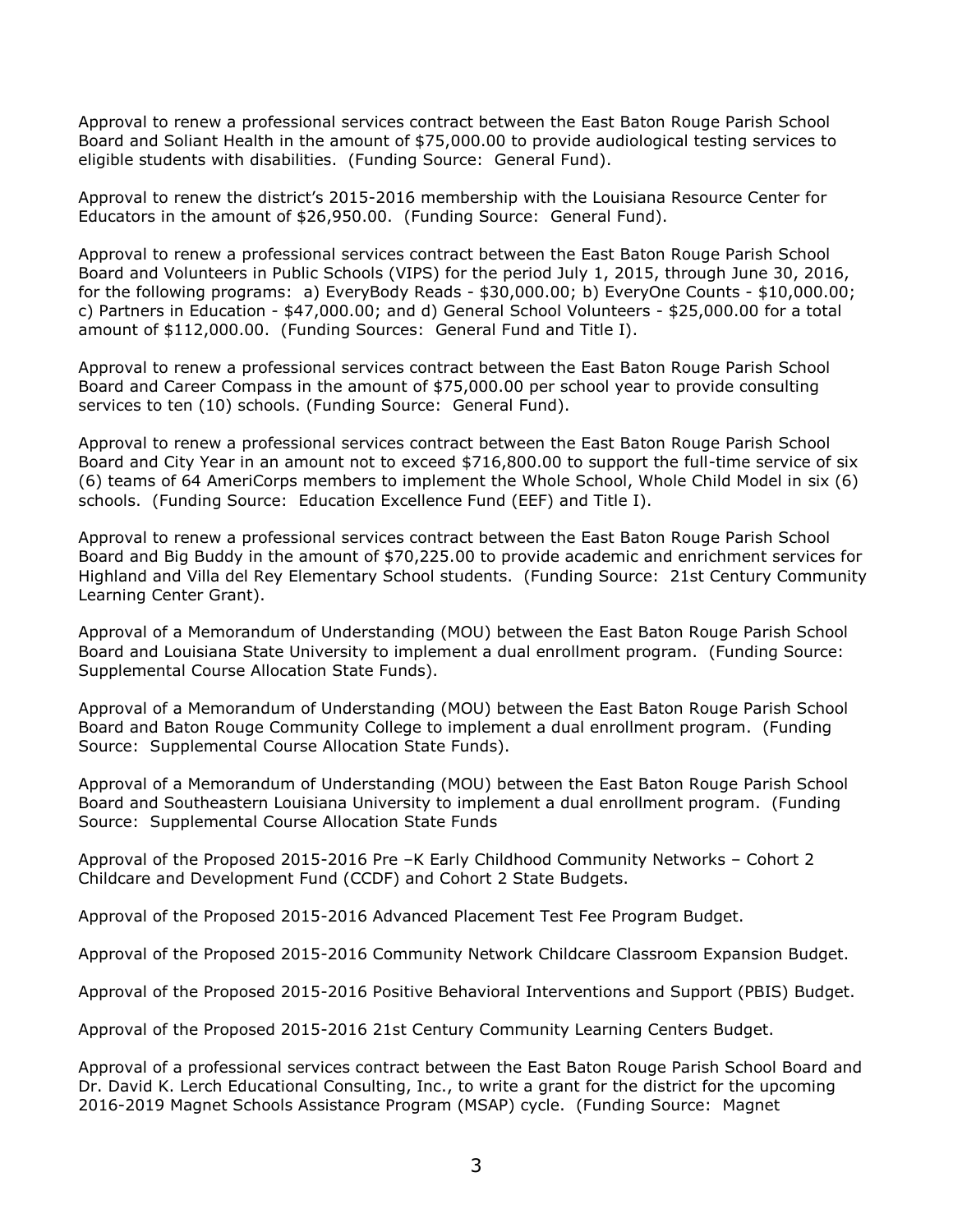Funds/General Fund – Travel and Related Expenses and Contingency Fee if district is awarded the grant).

Approval of a Cooperative Agreement between the East Baton Rouge Parish School Board and East Baton Rouge Truancy Assessment Inc., and related budget for the Elementary School TASC program.

Approval of the Louisiana Department of Education's Data Sharing Agreements for the following: a) Pacific Metrics; b) Computer Aid, Inc.; and c) Red e Set Grow, LLC.

Approval to renew a Memorandum of Agreement between the East Baton Rouge Parish School Board and AMIkids Baton Rouge, Inc., the attached resolution, and to provide for related matters. (Funding Source: General Fund).

Approval to renew a professional services contract with F.A. Richard and Associates (FARA) to provide Third Party Administrative Services, effective October 1, 2015, and to provide for related matters.

Approval of a Cooperative Endeavor Agreement (CEA) between the East Baton Rouge Parish School Board and the State of Louisiana to authorize the receipt of Capital Outlay funding to assist with the renovation of Istrouma High School.

Approval to revise School Board Policy IDE regarding eligibility requirements for participation in extracurricular activities.

Approval of the recommendation of Mr. Domoine Rutledge, General Counsel, East Baton Rouge Parish School Board in the matter of: Desiree Felton, Individually and/on behalf of Jane Doe vs. EBRPSB and Donald Bordelon; Suit No.: 618,467; Section 22; 19th JDC; Parish of East Baton Rouge.

------

### *END OF CONSENT AGENDA ITEMS*

**------**

### **Approval of a Cooperative Agreement**

### **By Mrs. Bernard**

Resolved, that, the East Baton Rouge Parish School Board does hereby approve a Cooperative Agreement between the East Baton Rouge Parish School Board and Capital Area Human Services District to provide behavioral health services and/or training.

### **Seconded by Vice-President Freiberg**

#### **The vote on the motion was as follows:**

**Yeas: (7) Mr. Bellue, Mrs. Bernard, Vice-President Freiberg, Ms. Lee, Dr. Nelson-Smith, President Tatman, and Ms. Ware-Jackson**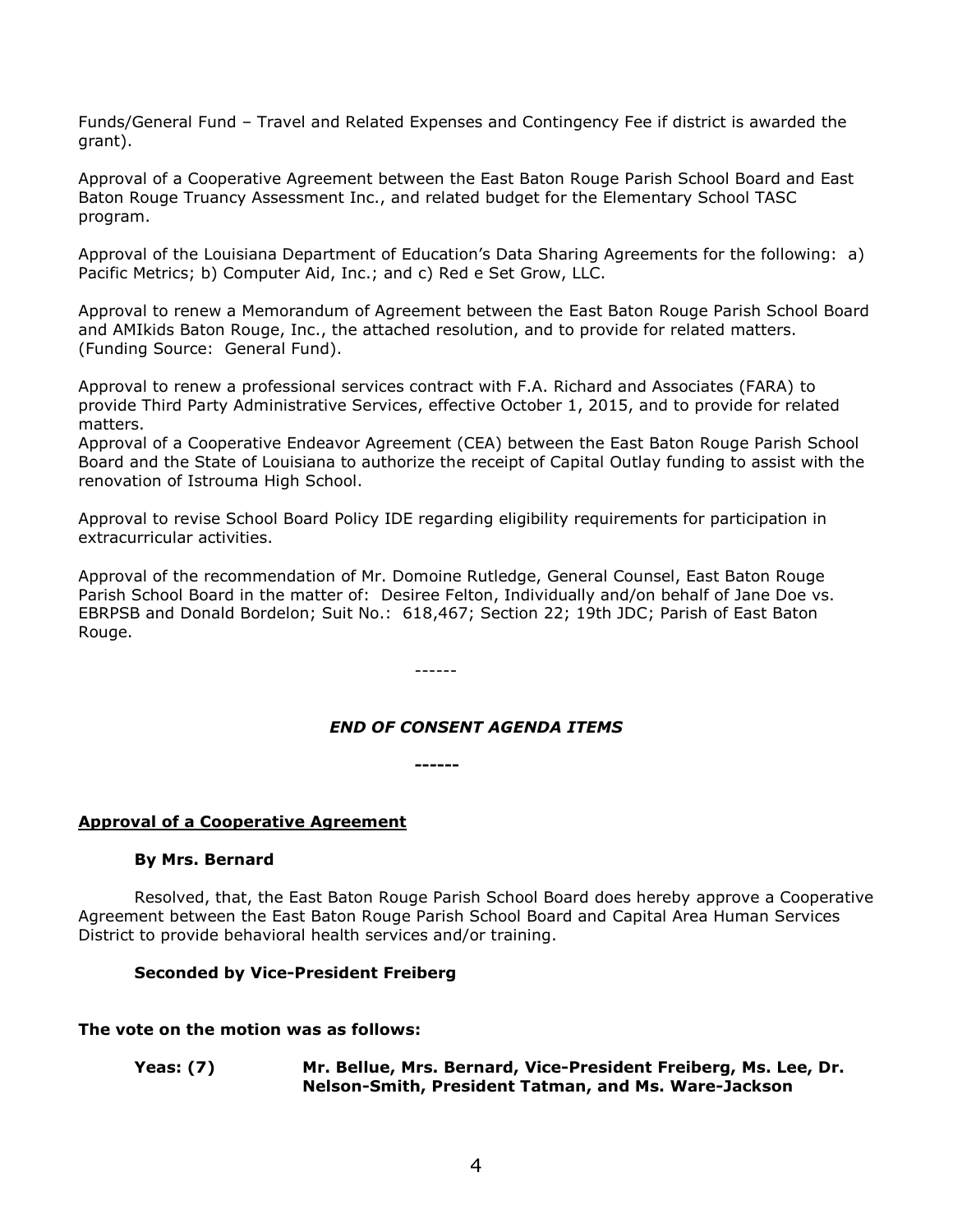**Nays: (0) None**

**Abstained: (1) Ms. Dyason**

**Absent: (1) Mr. Smith**

**The motion was declared adopted.**

**------**

### **Approval of a Professional Services Agreement**

### **By Mr. Bellue**

Resolved, that, the East Baton Rouge Parish School Board does hereby approve a professional services agreement between the East Baton Rouge Parish School Board and Teach for America in the amount of \$58,500.00 for teacher candidate recruitment, selection, and hiring.

### **Seconded by Vice-President Freiberg**

### **Unanimously adopted by a vote of the members present. (Mr. Smith was absent.)**

**------**

#### **Approval of a Professional Services Contract**

### **By Vice-President Freiberg**

Resolved, that, the East Baton Rouge Parish School Board does hereby approve a professional services contract between the East Baton Rouge Parish School Board and the Louisiana Office of Student Financial Assistance (LOSFA) in the amount of \$98,936.00 as it relates to the implementation of the LA GEAR UP program. (Funding Source: State and Federal Funds)

### **Seconded by Ms. Lee**

### **Unanimously adopted by a vote of the members present. (Mr. Smith was absent.)**

------

### **Approval of School Board Policy JR**

### **By Mrs. Bernard**

Resolved, that, the East Baton Rouge Parish School Board does hereby approve revisions to School Board Policy JR, Student Privacy and Education Records and to provide for related matters.

### **Seconded by Dr. Nelson-Smith**

### **Unanimously adopted by a vote of the members present. (Mr. Smith was absent.)**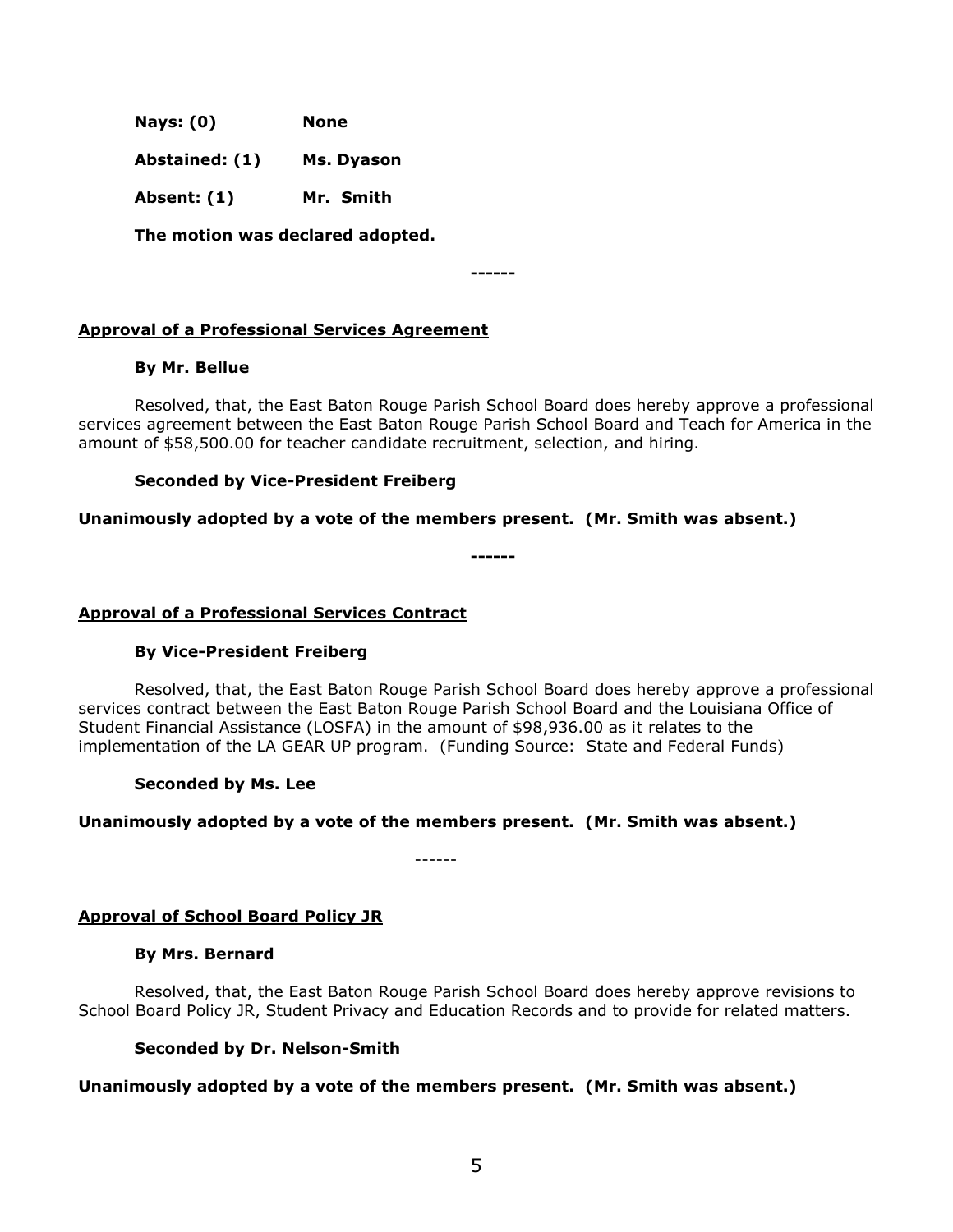**------**

**There being no further business, the Board adjourned by acclamation.**

**H. Warren Drake, Jr., Secretary/Treasurer to the Board**

**\_\_\_\_\_\_\_\_\_\_\_\_\_\_\_\_\_\_\_\_\_\_\_\_\_\_\_\_\_\_\_\_\_\_\_\_\_**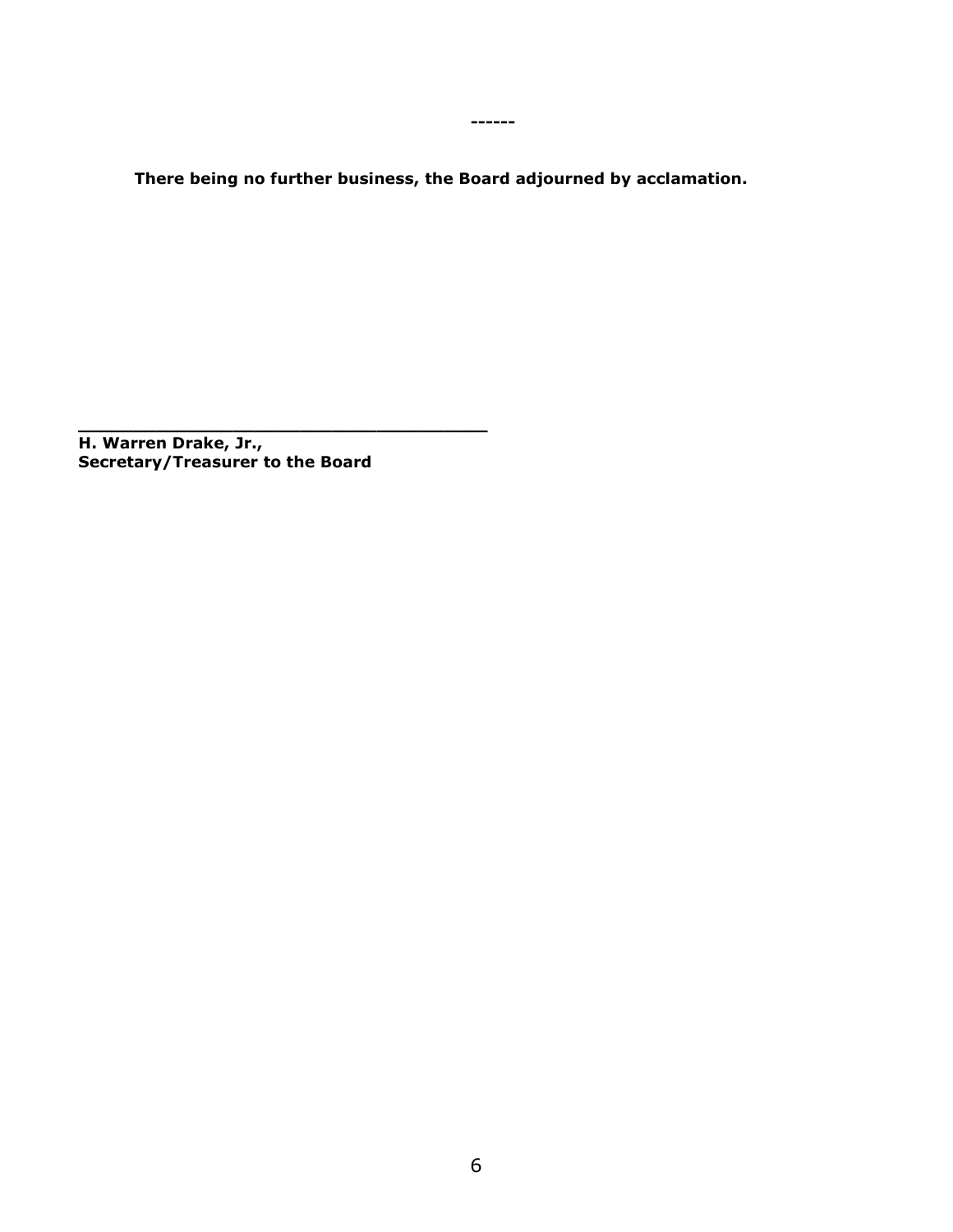#### **AGENDA REGULAR MEETING OF THE EAST BATON ROUGE PARISH SCHOOL BOARD**

#### TO BE HELD ON **AUGUST 20, 2015 5:00 p.m.**

#### 1050 SOUTH FOSTER DRIVE BATON ROUGE, LA

- 1. Roll call, invocation (School Board Member Connie Bernard), and pledge of allegiance (JROTC Cadet Sergeant Major Bri'Yonna Collins - McKinley High School and LTC William Peoples, Senior Army Instructor).
- 2. Approval of the minutes of the July 16, 2015, Regular School Board meeting and the August 6, 2015, Committee of the Whole meeting.
- 3. Recognitions.
	- 3.1 Recognition of Onetha Albert, O'Ria Motton, Alexis Scott, and Brianna Haney Northeast High School for their participation in the 48 Hour Film Project. (School Board President David Tatman)
	- 3.2 Consideration of the adoption of a Resolution proclaiming September 13-19, 2015, as "Arts in Education Week." (Wayne Talbot)
	- 3.3 Recognition of "Elvis the Penguin" in conjunction with I CARE's initiative to work with local authors to develop educational lessons for students regarding anti-bullying and accepting others. (Kara Casanova and Gwynn Shamlin)
	- 3.4 Recognition of Volunteers in Public Schools (VIPS) partners in education for the month of August. (Lynelle Dixon)
- 4. Personnel Matters. **(FOR INFORMATION ONLY)**
- 5. Superintendent's Report/Update. (Superintendent Warren Drake)
- 6. Presentations.
	- 6.1 Update regarding STEMup and recognition of IBM. (Janet Pace EBRSS Foundation)
- 7. Report from Board Appointees to Community Committees/Agencies.
- 8. **Unfinished Business: (NONE)**

#### **CONSENT AGENDA**

The following items are considered to be routine and will be enacted with one motion. There will be no separate discussion of items unless a Board Member so requests, in which event the item will be removed from the consent agenda and considered as an item on the regular agenda for separate vote preceding the last item on the regular agenda.

- 9. Consideration of a request for approval of the Project Lead the Way Grant in the amount of \$20,000.00 for the implementation of a PLTW engineering program at Capitol Middle School. (Pat Friedrich/Catherine Fletcher)
- 10. Consideration of a request for acceptance of the Farm to Family Consumer Science Grant with its Seed Change Initiative for the East Baton Rouge Parish School Board in the amount of \$5,000.00 for Park Forest Middle School and teacher, Margo Williams. (Pat Friedrich/ Catherine Fletcher)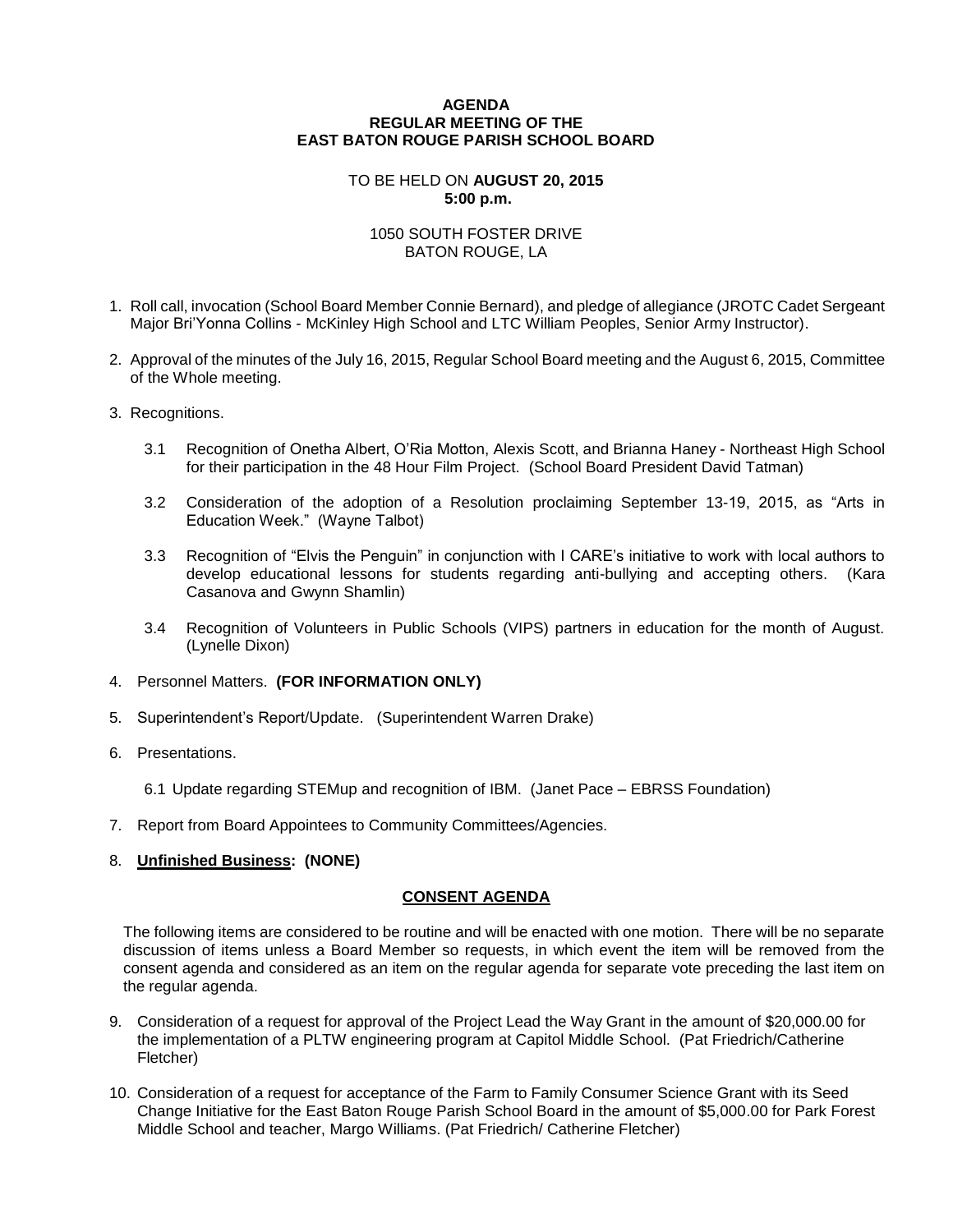- 11. Consideration of a request for acceptance of the Farm to Forever Sustaining F2S Programs Grant for the East Baton Rouge Parish School Board with its Seed Change Initiative in the amount of \$5,000.00: a) Baton Rouge Foreign Language Immersion Magnet (BR FLAIM), (\$2,500.00), and b) The Dufrocq School (\$2,500.00), to sustain experiential learning activities in conjunction with school gardens. (Pat Friedrich/Catherine Fletcher)
- 12. Consideration of a request for acceptance of the Kelly Gene Cook, Sr. Charitable Foundation, Inc., Deborah Rochelle Teacher Grant for the East Baton Rouge Parish School Board in the amount of \$14,290.00 to fund instructional, research-based projects providing direct instruction to students and to teachers at the following schools: a) Crestworth Elementary – Kacey Jackson (\$2,185.00); b) Scotlandville Magnet High – Lisa Nichols (\$3,500.00); c) Shenandoah Elementary – Erica Garrison (\$1,810.00) and Kathrin McGregor (3,300); and d) Westdale Heights Academic Magnet – Ellen Rayner (\$3,495.00). (Pat Friedrich/Catherine Fletcher)
- 13. Consideration of a request to renew a professional services contract between the East Baton Rouge Parish School Board and Soliant Health in the amount of \$75,000.00 to provide audio-logical testing services to eligible students with disabilities. (Funding Source: General Fund). (Elizabeth Taylor-Chapman)
- 14. Consideration of a request to renew the district's 2015-2016 membership with the Louisiana Resource Center for Educators in the amount of \$26,950.00. (Funding Source: General Fund). (Dr. Michelle Clayton)
- 15. Consideration of a request to renew a professional services contract between the East Baton Rouge Parish School Board and Volunteers in Public Schools (VIPS) for the period July 1, 2015, through June 30, 2016, for the following programs: a) EveryBody Reads - \$30,000.00; b) EveryOne Counts - \$10,000.00; c) Partners in Education - \$47,000.00; and d) General School Volunteers - \$25,000.00 for a total amount of \$112,000.00. (Funding Sources: General Fund and Title I). (Catherine Fletcher)
- 16. Consideration of a request to renew a professional services contract between the East Baton Rouge Parish School Board and Career Compass in the amount of \$75,000.00 per school year to provide consulting services to ten (10) schools. (Funding Source: General Fund). (Dr. Michelle Clayton)
- 17. Consideration of a request to renew a professional services contract between the East Baton Rouge Parish School Board and City Year in an amount not to exceed \$716,800.00 to support the full-time service of six (6) teams of 64 AmeriCorps members to implement the Whole School, Whole Child Model in six (6) schools. (Funding Source: Education Excellence Fund (EEF) and Title I). (Dr. Michelle Clayton)
- 18. Consideration of a request to renew a professional services contract between the East Baton Rouge Parish School Board and Big Buddy in the amount of \$70,225.00 to provide academic and enrichment services for Highland and Villa del Rey Elementary School students. (Funding Source: 21<sup>st</sup> Century Community Learning Center Grant). (Pat Friedrich/Catherine Fletcher)
- 19. Consideration of a request for approval of a Memorandum of Understanding (MOU) between the East Baton Rouge Parish School Board and Louisiana State University to implement a dual enrollment program. (Funding Source: Supplemental Course Allocation State Funds). (Andrea O'Konski/Dr. Michelle Clayton)
- 20. Consideration of a request for approval of a Memorandum of Understanding (MOU) between the East Baton Rouge Parish School Board and Baton Rouge Community College to implement a dual enrollment program. (Funding Source: Supplemental Course Allocation State Funds). (Andrea O'Konski/Dr. Michelle Clayton)
- 21. Consideration of a request for approval of a Memorandum of Understanding (MOU) between the East Baton Rouge Parish School Board and Southeastern Louisiana University to implement a dual enrollment program. (Funding Source: Supplemental Course Allocation State Funds). (Andrea O'Konski/Dr. Michelle Clayton)
- 22. Consideration of a request for approval of the Proposed 2015-2016 Pre –K Early Childhood Community Networks – Cohort 2 Childcare and Development Fund (CCDF) and Cohort 2 State Budgets. (Shenoa Webb/Dr. Michelle Clayton)
- 23. Consideration of a request for approval of the Proposed 2015-2016 Advanced Placement Test Fee Program Budget. (Andrea O'Konski /Dr. Michelle Clayton)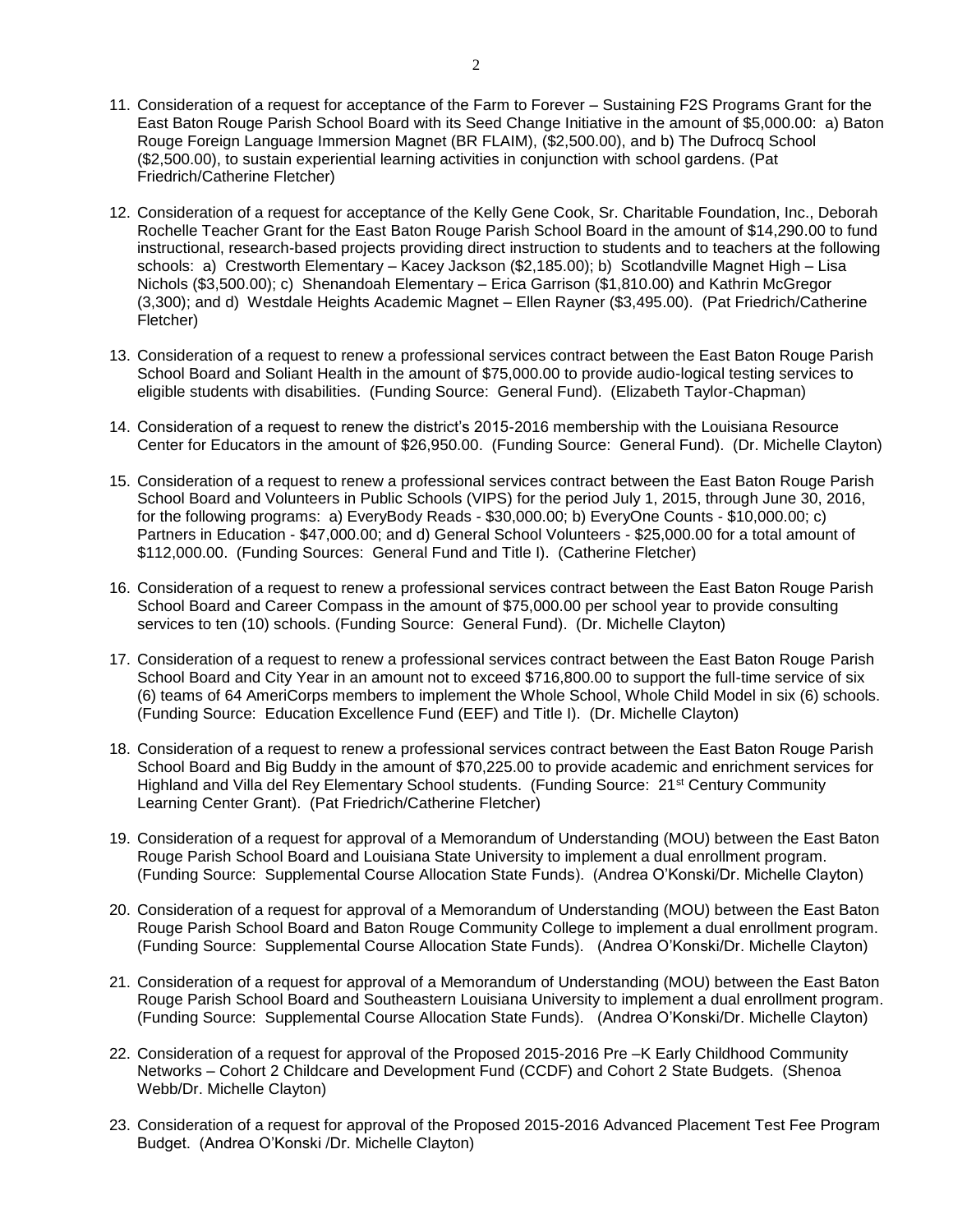- 24. Consideration of a request for approval of the Proposed 2015-2016 Community Network Childcare Classroom Expansion Budget. (Shenoa Webb/Dr. Michelle Clayton)
- 25. Consideration of a request for approval of the Proposed 2015-2016 Positive Behavioral Interventions and Support (PBIS) Budget. (Elizabeth Taylor-Chapman/Dr. Michelle Clayton)
- 26. Consideration of a request for approval of the Proposed 2015-2016 21st Century Community Learning Centers Budget. (Casetta Robinson/Pat Friedrich)
- 27. Consideration of a request for approval of a professional services contract between the East Baton Rouge Parish School Board and Dr. David K. Lerch Educational Consulting, Inc., to write a grant for the district for the upcoming 2016-2019 Magnet Schools Assistance Program (MSAP) cycle. (Funding Source: Magnet Funds/General Fund – Travel and Related Expenses and Contingency Fee if district is awarded the grant). (Theresa Porter/Dr. Michelle Clayton)
- 28. Consideration of a request for approval of a Cooperative Agreement between the East Baton Rouge Parish School Board and East Baton Rouge Truancy Assessment Inc., and related budget for the Elementary School TASC program. (Catherine Fletcher/Domoine Rutledge)
- 29. Consideration of a request for approval of the Louisiana Department of Education's Data Sharing Agreements for the following: a) Pacific Metrics; b) Computer Aid, Inc.; and c) Red e Set Grow, LLC. (Domoine Rutledge)
- 30. Consideration of a request to renew a Memorandum of Agreement between the East Baton Rouge Parish School Board and AMIkids Baton Rouge, Inc., the attached resolution, and to provide for related matters. (Funding Source: General Fund). (Domoine Rutledge)
- 31. Consideration of a request to renew a professional services contract with F.A. Richard and Associates (FARA) to provide Third Party Administrative Services, effective October 1, 2015, and to provide for related matters. (Domoine Rutledge)
- 32. Consideration of a request for approval of a Cooperative Endeavor Agreement (CEA) between the East Baton Rouge Parish School Board and the State of Louisiana to authorize the receipt of Capital Outlay funding to assist with the renovation of Istrouma High School. (Domoine Rutledge)
- 33. Consideration of a request for approval to revise School Board Policy IDE regarding eligibility requirements for participation in extracurricular activities. (Superintendent Warren Drake/Domoine Rutledge)
- 34. Consideration of a request for approval of the recommendation of Mr. Domoine Rutledge, General Counsel, East Baton Rouge Parish School Board in the matter of: Desiree Felton, Individually and/on behalf of Jane Doe vs. EBRPSB and Donald Bordelon; Suit No.: 618,467; Section 22; 19<sup>th</sup> JDC; Parish of East Baton Rouge.\* (Domoine Rutledge)

#### **(END OF CONSENT AGENDA ITEMS)**

#### **Stand Alone Items: (Referred by the Committee of the Whole without a recommendation.)**

35. Discussion/Consideration of a request for approval of a Cooperative Agreement between the East Baton Rouge Parish School Board and Capital Area Human Services District to provide behavioral health services and/or training. (Dr. Michelle Clayton/Domoine Rutledge)

#### **New Business:**

36. Discussion/Consideration of a request for approval of a professional services agreement between the East Baton Rouge Parish School Board and Teach for America in the amount of \$58,500.00 for teacher candidate recruitment, selection, and hiring. (Funding Source: General Fund/H.R.). (Daphne Donaldson/Millie Williams)